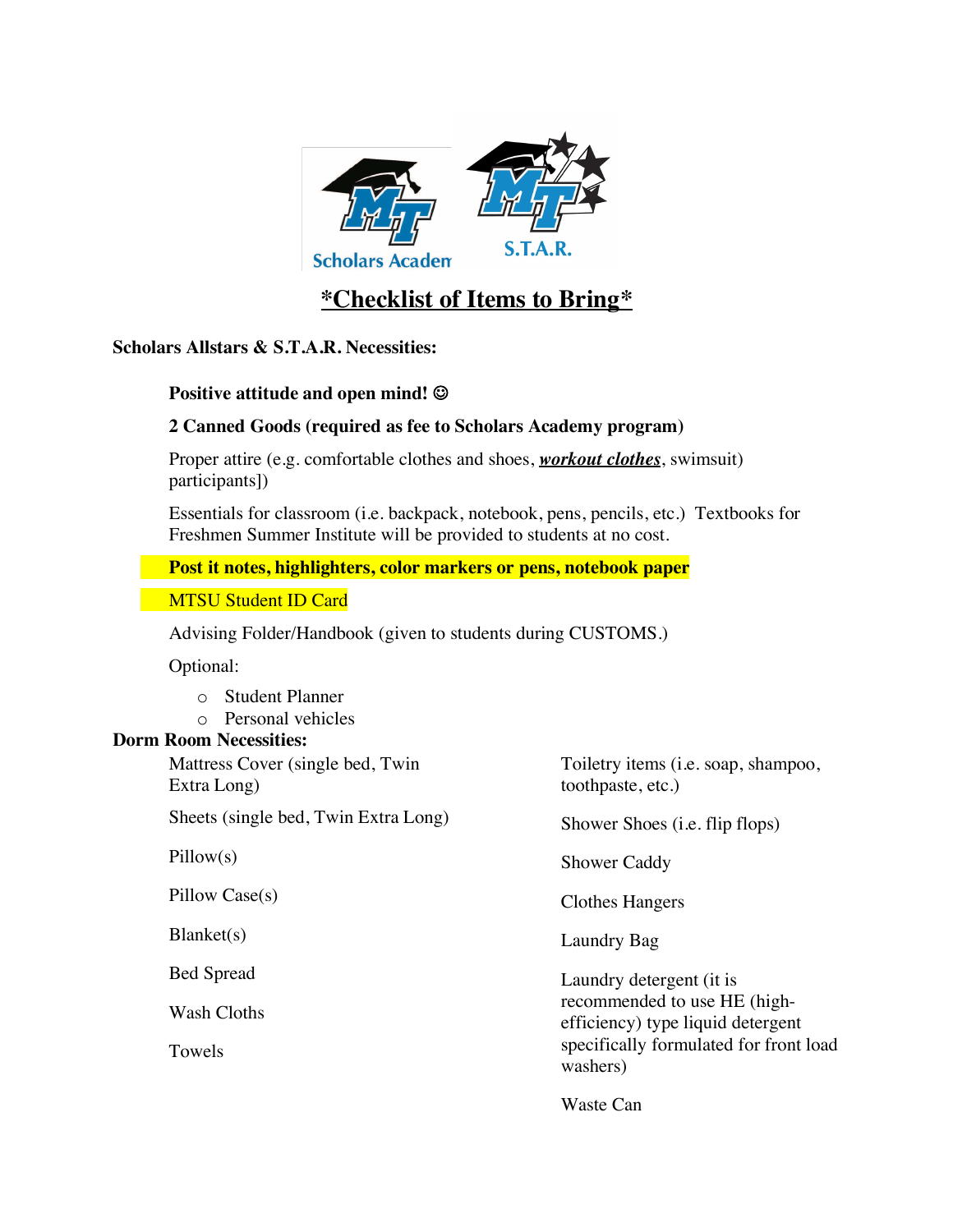Multi-Outlet extension cord with circuit breaker (other extension cords pose a danger)

 Optional: Refrigerator (must meet the following specifications: 50 Ibs, 3.7 cubic feet, 3.0 amperage draw)

 Optional: Microwave (there are two restrictions: 1) should not draw more than 750 watts of power, 2) need to be plugged into a multi-outlet power strip with a circuit breaker, NOT directly into the wall plug)

 Optional: Cleaning products (i.e. floor mop, broom, duster, etc.)

 Optional: Gaming systems and/or Games for use during free time

 **Computers:** Internet jacks are located in rooms; however, students should supply their own Ethernet cord.

- o Current and updated antivirus software is required.
- o Wireless routers or transmitters are not allowed on the campus network, this includes wireless printers.

## **What NOT to Bring:**

Extension Cords without circuit breakers

Halogen lamps

Toasters/Toaster ovens

**Candles** 

George Foreman Grills

Anything with an exposed heating element; if it glows- it is not acceptable

Candles/Incense (wickless candles & candle warmers are allowed)

Instant Pots (Crockpots are allowed)

Wireless routers

Pets (fish in a ten gallon tank are allowed).

 Do not bring items that have to be nailed or screwed into block walls or woodwork (masking tape is recommended in small quantities for posters on block walls)

#### **Bad and/or Lazy Attitudes**